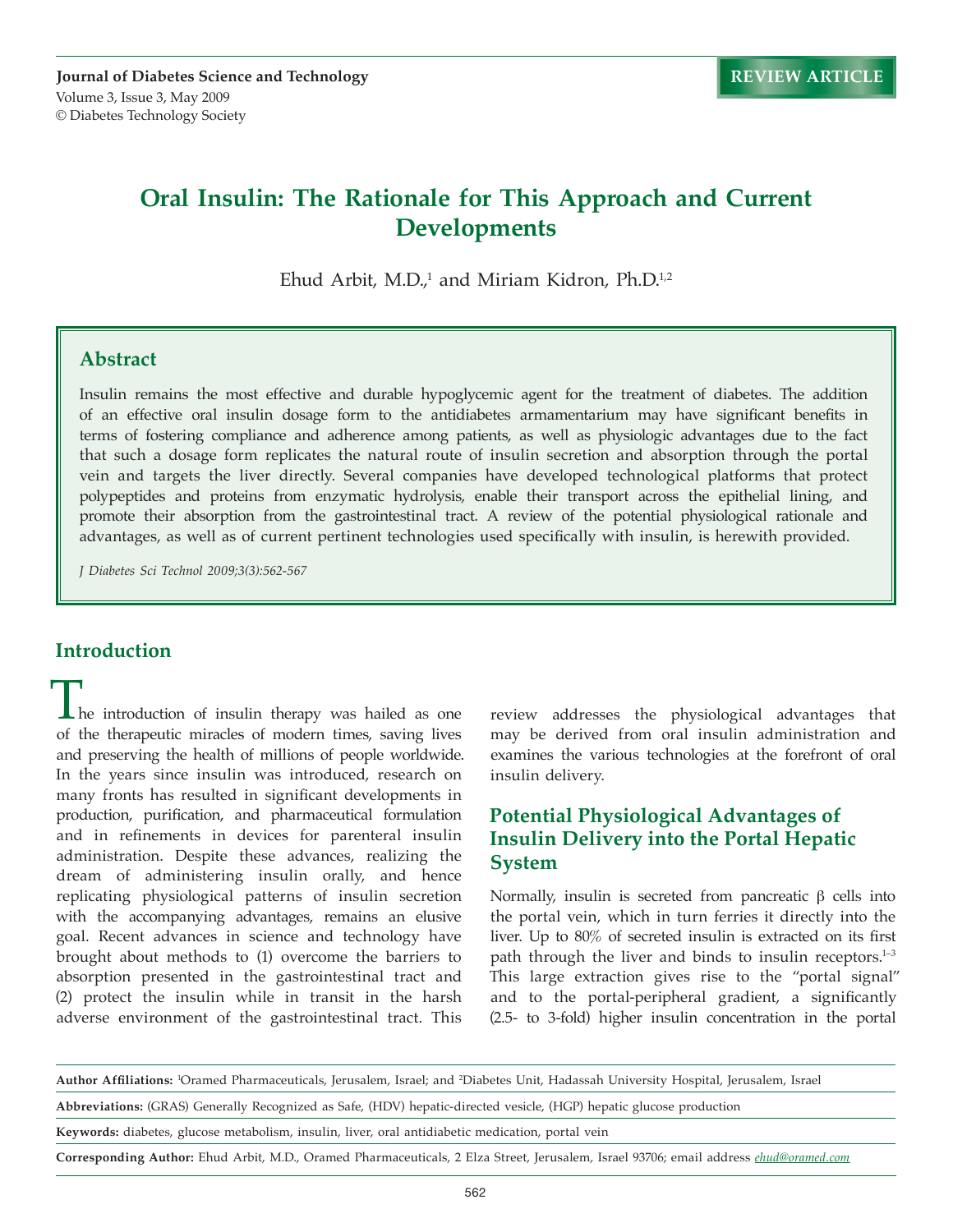vain as compared to that seen in systemic circulation. Oral insulin mimics this precise physiologic route as it is absorbed from the gastrointestinal tract into the portal vein (to be differentiated from parenteral insulin, which is absorbed into the systemic circulation) and consequently may have salutary metabolic consequences due to direct engagement of the liver and resumption of its role in glucose metabolism.<sup>4</sup> Furthermore, oral insulin is likely to convey additional advantages with plausible beneficial clinical ramifications, including the reduction of hyperinsulinemia, the forestalling of weight gain associated with systemic insulin therapy, and reducing the risk of hypoglycemia.

The liver, the portal signal, and glucose-stimulated insulin release are intertwined processes governing glucose metabolism.<sup>4,5</sup> In healthy individuals, the liver assumes a pivotal role in maintaining euglycemia within a relatively narrow range. Following food ingestion, glycemia is regulated by three mechanisms, which include the suppression of hepatic glucose production (HGP), stimulation of hepatic glucose uptake, and induction of glucose uptake by peripheral tissue. In the postprandial state, the difference in the glucose excursion between a nondiabetic and a diabetic individual is accounted for by failure to adequately suppress hepatic glucose release in the latter<sup>6</sup> (**Figure 1**). This is mainly because



**Figure 1**. Hepatic glucose output (HGO): role of (portal) insulin. **Left**: (1) nondiabetic individuals in postabsorptive (**1A**) and fed (**1B**) states. **Right**: (2) diabetic individuals (type 2 diabetes mellitus, T2DM) in postabsorptive (**2A**) and fed (**2B**) states. (**1A**) For nondiabetic individuals in the fasting state, plasma glucose is derived from glycogenolysis and is secreted tonically under the control of basal insulin. (**1B**) For nondiabetic individuals in the fed state, plasma glucose is derived from the ingestion of nutrients, HGO is governed by gluconeogenesis, and glycogenolysis is restrained under the control of insulin with the net effect of a physiologic postprandial glucose excursion. (**2A**) For individuals with diabetes (T2DM) in the fasting state, because of insulin deficiency in the portal circulation, HGO governed by glycogenolysis and gluconeogenesis in the liver is unrestrained and manifests as elevated fasting blood glucose. (**2B**) For individuals with diabetes in the fed state, again because of insulin deficiency in the portal circulation, suppression of HGO is ineffective, resulting in elevated hepatic glucose production, which now adds up to plasma glucose derived from the ingestion of nutrients with the net effect of postprandial hyperglycemia. GIT, gastrointestinal tract.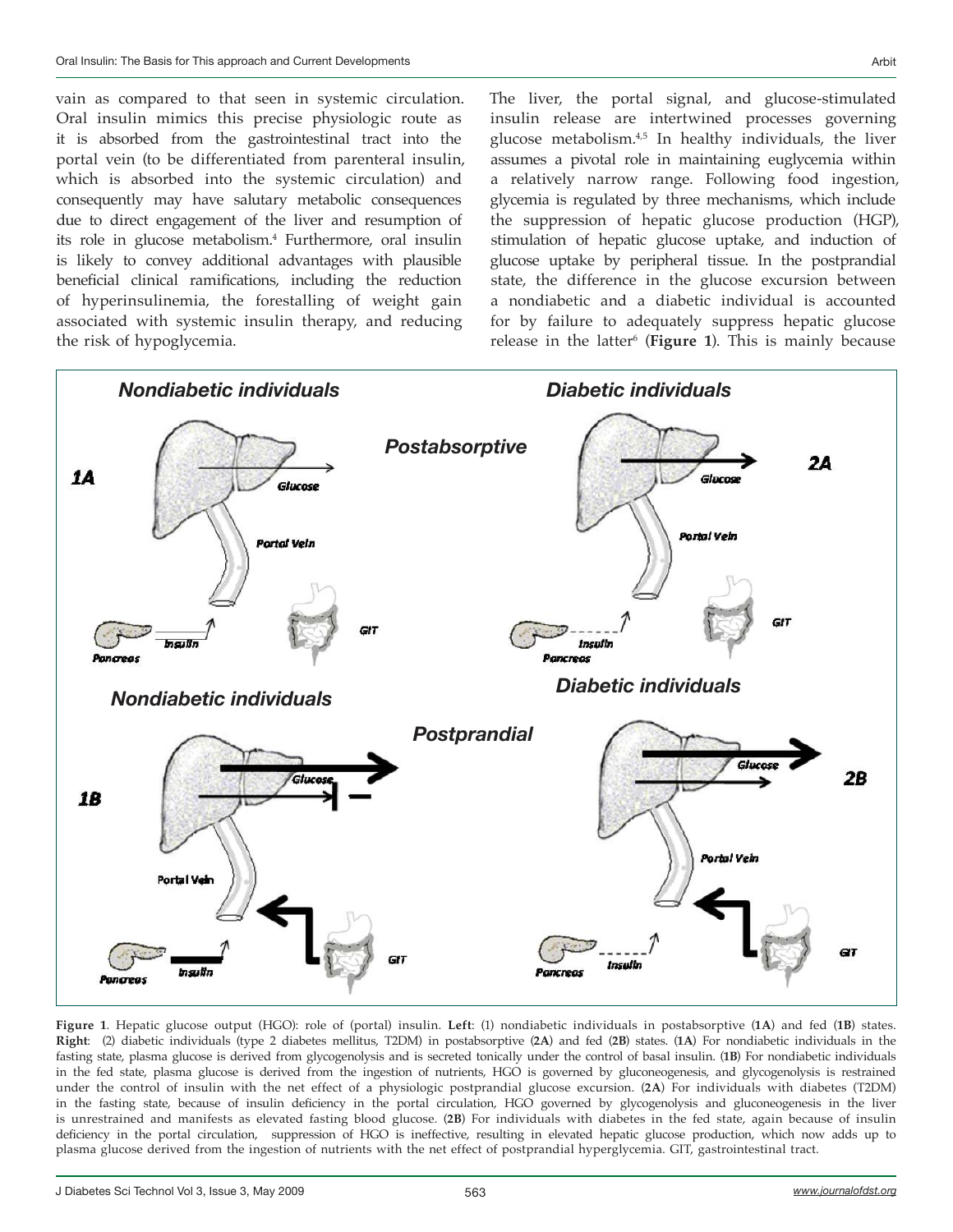of insufficient or lack of insulin secretion in response to meal ingestion and failure to suppress glucagon release as occurs in diabetic patients.<sup>7</sup> Hepatic extraction of glucose and glucose disposal in peripheral tissue in the diabetic individual remain intact and not different than in the nondiabetic individual.<sup>8</sup>

Similar to the postprandial state, in the fasting state, hyperglycemia is attributed to inadequate suppression of hepatic glucose output9,10 (**Figure 1**). Unrestrained hepatic glucose release is likely the consequence of insulin resistance and can be overcome with a relatively small increase in baseline hepatic sinusoidal insulin levels.<sup>9,11,12</sup> This sinusoidal insulin increment can be achieved either by raising the portal insulin concentration, for example, by way of oral insulin, or by a conventional subcutaneous injection (systemic insulin). The latter is, however, an inefficient approach to suppress HGP as it requires over three times as much circulating insulin because of the difference in the anatomical contribution of the portal vein and hepatic artery to the total hepatic blood flow. Thus, exploiting the parenteral route to establish a relevant rise in portal insulin concentration needed to suppress HGP requires large amounts of insulin. It can be achieved, but only at the expense of creating peripheral hyperinsulinemia with the implication of increasing the risk of hypoglycemia, promoting lipogenesis, and possibly intensifying insulin resistance.13–15

The role of the liver in buffering the entry of glucose from the portal vein into the systemic circulation to minimize large glucose fluctuations is well known, while its role in controlling the rate of insulin release into the circulation is less appreciated. The liver contains an adaptable mechanism that allows it to regulate systemic insulin levels by varying the amount it extracts from the portal vein. The fraction of intraportally infused insulin reaching the systemic circulation decreases with higher doses of insulin, and a reduction in hepatic insulin clearance results from the ingestion of oral glucose or a meal, thereby increasing the systemic availability of insulin.1,2,16,17 This mechanism enables the fine-tuning of insulin release into the systemic circulation, avoiding peaks and troughs in insulin concentrations and in glycemic excursions.

The suggestion that portal insulin delivery may be associated with a reduced risk of hypoglycemia and less erratic glucose swings has been gleaned from numerous studies. It has been observed in studies comparing insulin infusion into the peritoneal cavity versus infusion into the subcutaneous space (~50% of intraperitoneal substances are absorbed via the portal circulation) and from observational studies of diabetic patients on peritoneal dialysis when insulin was administered together with the peritoneal dialysate.15,18–23 Similar observations were made in patients receiving islet cells and pancreatic transplants. Indeed, the prime indication for performing these procedures was intractable hypoglycemia; in most cases, results were dramatic with resolution of hypoglycemic episodes.<sup>24-27</sup>

One other area where portal (oral) insulin may act differently than parenteral insulin is in weight control. A number of mechanisms have been invoked as the cause of weight gain on initiating insulin therapy, including decreased glycosuria due to improved glycemic control, the anabolic effects of insulin itself, a decreased metabolic rate, and defensive overeating to prevent hypoglycemia. The anabolic effect mediated by high circulating levels of insulin most likely plays a role in weight gain, but its magnitude is not precisely determined. The deposition of fat is insulin dependent, and weight gain cannot occur when insulin deficiency is present, even if food is consumed in large amounts. In diabetic patients, weight gain is proportional to the intensity of treatment and is accounted for by an increase in nonlean muscle mass, i.e., fat. Furthermore, hyperinsulinemia has been implicated in shifting the anabolic balance toward lactate, the predominant gluconeogenic precursor, and glucose, when in excess, further fuels lipogenesis.<sup>28</sup>

## **Potential Problems with Oral Insulin**

While oral insulin may have physiological advantages, it may raise problems inherent to oral medication in general. For instance, the rate and extent of absorption of an oral drug are often affected by food and may differ if the drug is administered shortly before a meal or after a meal (fed conditions) as compared to administration under fasting conditions. The optimal timing for oral insulin ingestion depends at least in part on the technology used for drug delivery and will need to be determined for each oral insulin in development. The food effect is likely to determine how the oral insulin will be used and for what indication.

One other issue is that all the polypeptide and protein delivery platforms developed thus far have relatively low bioavailability. Low bioavailability is a harbinger of significant inter- and intrasubject variability. A way to reduce variability is to increase the amount of insulin in the dosage form. Until recently such a proposition was impractical for insulin because of commercial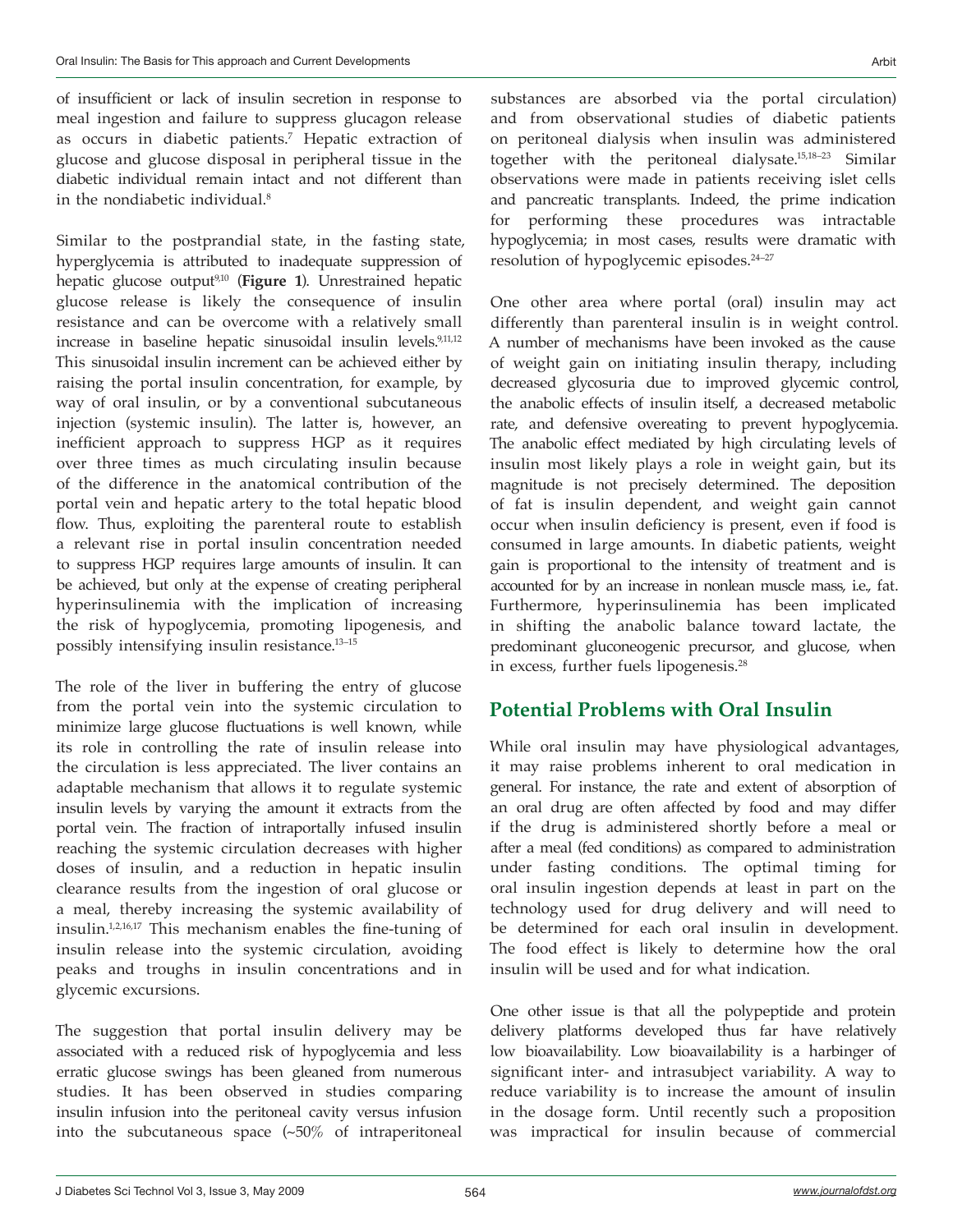considerations. At the present time, however, the supply of insulin and its price can support such a strategy. Low bioavailability also implies that most of the insulin ingested is not absorbed and remains in the gastrointestinal tract. It is most likely that insulin retained in the gastrointestinal tract will be degraded by peptidases and proteases. Nevertheless, a concern that will need to be addressed in long-term safety studies is whether insulin, a known mitogen implicated in an increased risk of several cancers, including colon cancer, will increase the incidence of cancer when given orally.<sup>29-31</sup> Finally, while insulin per se may not be toxic, the chemical compounds employed in the various delivery systems as excipients or absorption promoters need to be deemed safe and effective in long-term toxicological and clinical studies.

### **Current Developments**

Numerous attempts at creating an oral dosage of insulin have been made since the discovery of the hormone, but these were never consummated, largely because systems that protect insulin from enzymatic degradation and technologies that enable the transport of large molecules across the gastrointestinal epithelial lining and increase their absorption were nonexistent. Major advances in these areas, bolstered by the availability and lower cost of insulin, have prompted renewed interest in developing an oral insulin.

Several companies across the globe are developing oral insulin based on different technology platforms. Generic to all these efforts is a system that provides protection of the insulin while in transit in the gastrointestinal tract and which can take the form of physical encapsulation or the creation of a modified insulin resistant to degradation. In addition, some companies use an added component designed to enhance the transepithelial transport of the drug. Merrion Pharmaceuticals, a company based in Ireland, uses its GIPET® platform to deliver macromolecules and polypeptides, including insulin. The GIPET system is based on promoting drug absorption through the use of matrices consisting of medium-chain fatty acids and formulated as solid dosage forms. The matrices enjoy food additive status (Generally Recognized as Safe, GRAS) and are normal dietary components with long records of safe use. Insulin and the other ingredients are prepared as a physical mix and are formulated into a tablet designed to be released in the duodenum. Biocon Limited, a biotechnology company located in India, is continuing the work of Nobex Corporation, developing an oral insulin based

on a modified form of insulin that possesses specific physicochemical characteristics that allow it to withstand enzymatic degradation in the stomach and facilitate its absorption. The conjugated insulin product (IN-105) is recombinant human insulin conjugated covalently with a monodisperse, short-chain methoxy polyethylene glycol derivative that is crystallized and lyophilized into the dry active pharmaceutical ingredient after purification.<sup>32</sup> An ascending dose study in type 2 diabetes has been presented.<sup>33</sup> Diasome, a U.S.-based company, is employing a hepatic-directed vesicle (HDV) for insulin delivery. A HDV consists of liposomes (≤150 nm diameter) encapsulating the insulin, which also contain a hepatocytetargeting molecule in their lipid bilayer. The targeting molecule directs the delivery of the encapsulated insulin to the liver cells and therefore relatively minute amounts of insulin are required for effect. Diabetology Limited, a U.K.-based company, is using its Axcess™ delivery technology system, which is based on a capsule containing a simple mixture of the drug, an absorption enhancer, and a solubilizer that allows absorption of the drug in the small intestine. The excipients used in the formulation are inert (GRAS) and are normal dietary components with long records of safe use. The company recently presented the results of a phase II, 10-day repeat-dose study of oral insulin in 16 patients with type 2 diabetes.<sup>34</sup> Emisphere Technologies, a U.S.-based company, uses a system of carriers—designed low molecular weight chemical entities—that interact weakly and noncovalently with a protein drug. By altering the protein conformation and increasing its lipophilicity the carriers are able to enhance the transport of the protein across the gastrointestinal epithelium and into the bloodstream.<sup>35</sup> Oramed platform technology is based on components aimed at providing protection of the protein during passage through the gastrointestinal tract in combination with an absorption enhancer. Oramed's protectants and absorption enhancers consist of known pharmacopeia adjuvants with a long safety track record. Oramed has completed phase I trials in healthy volunteers; results have shown that oral insulin delivered with their system is safe, well tolerated, and consistently leads to a desired reduction in glucose and C-peptide (**Figure 2**).<sup>36</sup>

Of note, two other routes of insulin delivery systems buccal and inhaled—are being advanced. Generex Biotechnology developed an oral–buccal insulin formulation whereby insulin is delivered directly into the mouth via a metered dose spray (RapidMist device). The insulin is not absorbed through the portal system but rather is a systemic insulin. Generex's insulin has been approved and is available for clinical use in a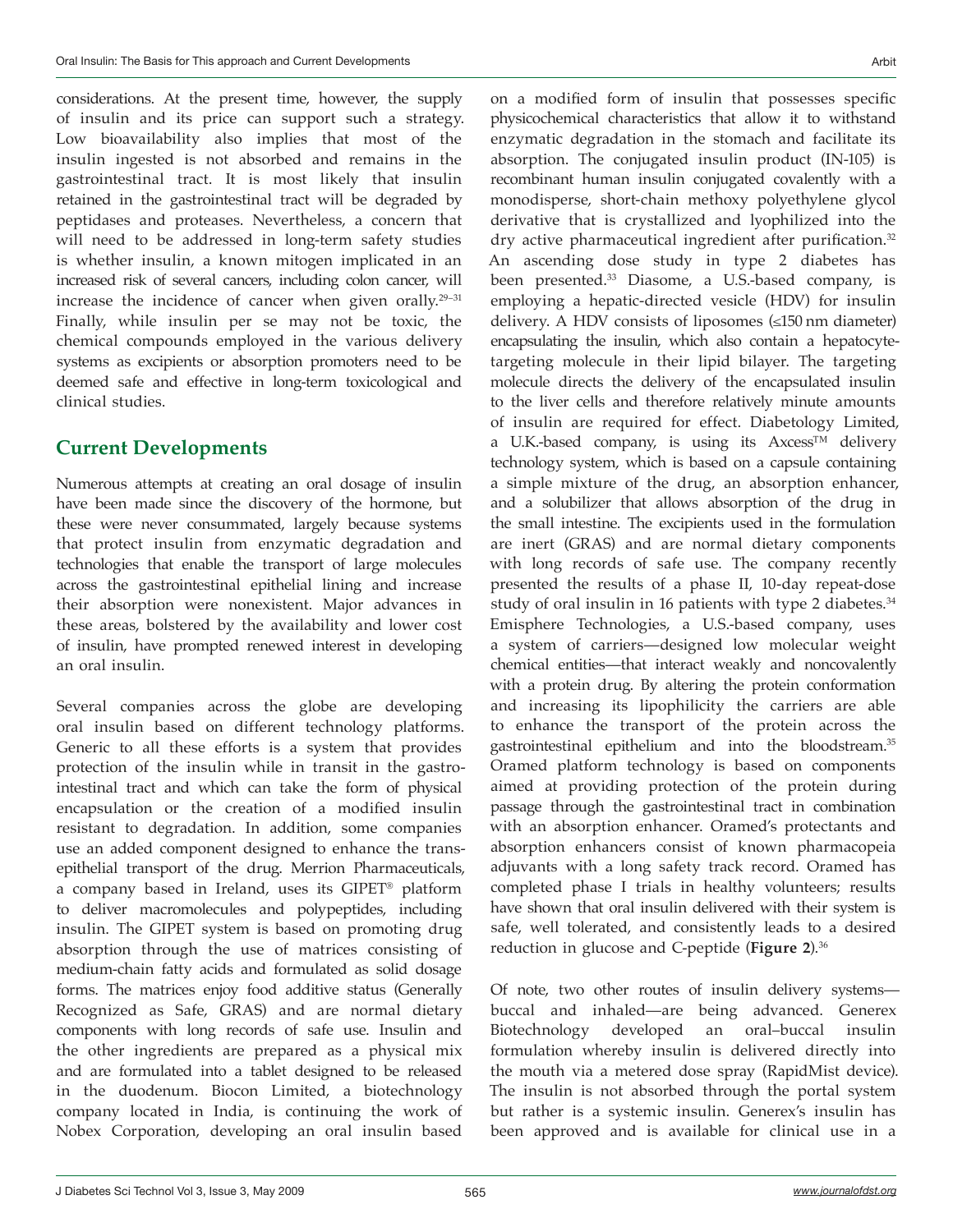

**Figure 2**. Glucose, C-peptide, and insulin plasma concentrations vs time (150–300 minutes). An illustrative case from a pharmacokinetic and pharmacodynamic study in healthy subjects: The capsule of oral insulin (8 mg insulin/capsule) given at time 0. After a lag of ~200 minutes, insulin appears in plasma with a corollary decrease in C-peptide and glucose.

few countries. MannKind is in phase III clinical trials with an inhaled insulin formulation based on designed microparticles optimized for inhalation deep into the lung.

## **Conclusion**

Alternative routes to insulin injections are on the horizon. By replicating the physiological route of insulin secretion and absorption, oral insulin may have definite advantages

not attained by systemic insulin administration, yet it may raise new concerns inherent to oral drug products that will need to be addressed. There is much anticipation among patients and clinicians for insulin provided by an alternative route that replaces injections. Such insulin would be a practical means to start insulin at a much earlier stage than currently practiced and will likely foster better long-term adherence and compliance, resulting in improved glycemic control in the population.

#### **Disclosure:**

Dr. Miriam Kidron is chief scientific officer at Oramed Pharmaceuticals Inc. and is a partner and stock holder. Ehud Arbit, M.D., is director of medical research at Oramed Pharmaceuticals Inc.

#### **References:**

- 1. Meier JJ, Holst JJ, Schmidt WE, Nauck MA. Reduction of hepatic insulin clearance after oral glucose ingestion is not mediated by glucagon-like peptide 1 or gastric inhibitory polypeptide in humans. Am J Physiol Endocrinol Metab. 2007;293(3):E849-56.
- 2. Eaton RP, Allen RC, Schade DS. Hepatic removal of insulin in normal man: dose response to endogenous insulin secretion. J Clin Endocrinol Metab 1983;56(6):1294-300.
- 3. Meistas MT, Rendell M, Margolis S, Kowarski AA. Estimation of the secretion rate of insulin from the urinary excretion rate of C-peptide. Study in obese and diabetic subjects. Diabetes. 1982;31(5 Pt 1):449-453.
- 4. Satake S, Moore MC, Igawa K, Converse M, Farmer B, Neal DW, Cherrington AD. Direct and indirect effects of insulin on glucose uptake and storage by the liver. Diabetes. 2002;51(6):1663-71.
- 5. Camacho RC, Pencek RR, Lacy DB, James FD, Wasserman DH. Suppression of endogenous glucose production by mild hyperinsulinemia during exercise is determined predominantly by portal venous insulin. Diabetes. 2004;53(2):285-93.
- 6. Mitrakou A, Kelley D, Mokan M, Veneman T, Pangburn T, Reilly J, Gerich J. Role of reduced suppression of glucose production and diminished early insulin release in impaired glucose tolerance. N Engl J Med. 1992;326(1):22-9.
- 7. Meyer C, Woerle HJ, Dostou JM, Welle SL, Gerich JE. Abnormal renal, hepatic, and muscle glucose metabolism following glucose ingestion in type 2 diabetes. Am J Physiol Endocrinol Metab. 2004;287(6):E1049-56.
- 8. Firth RG, Bell PM, Rizza RA. Effects of tolazamide and exogenous insulin on insulin action in patients with non-insulin-dependent diabetes mellitus. N Engl J Med. 1986;314(20):1280-6.
- 9. Cherrington AD, Sindelar D, Edgerton D, Steiner K, McGuinness OP. Physiological consequences of phasic insulin release in the normal animal. Diabetes. 2002;51 Suppl 1:S103-8.
- 10. Sindelar DK, Chu CA, Venson P, Donahue EP, Neal DW, Cherrington AD. Basal hepatic glucose production is regulated by the portal vein insulin concentration. Diabetes. 1998;47(4):523-9.
- 11. Basu R, Basu A, Johnson CM, Schwenk WF, Rizza RA. Insulin dose-response curves for stimulation of splanchnic glucose uptake and suppression of endogenous glucose production differ in nondiabetic humans and are abnormal in people with type 2 diabetes. Diabetes. 2004;53(8):2042-50.